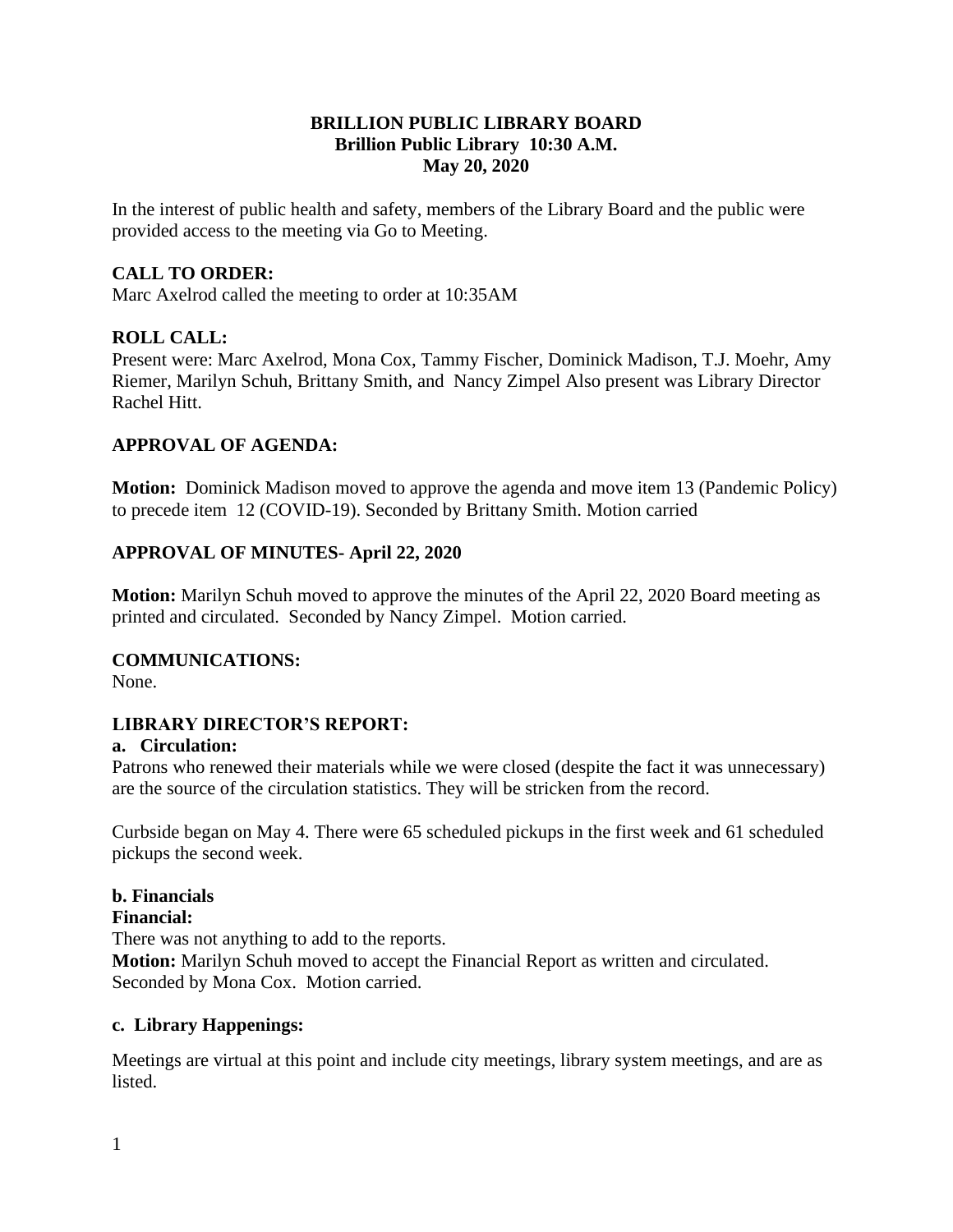#### **Automation/Technology:**

**Shared System/LARS:** The system directors continue to meet periodically for updates.

**Technology updates:** Nothing to report

### **BUILDING AND GROUNDS MAINTENANCE**

#### **Any Building and grounds issues**

A technician from ACC came and was able to switch over 95% of the controls, but the air handler is in the 5% to be switched. ACC will return on June 22 to make the switch. The chiller is ready for summer. The pump on the chiller had a leak that has been repaired. The leak that was repaired in the vestibule to the parking lot did not cause any issues with the rain and wind over the weekend, which is a positive sign that the entire leak was repaired.

#### **LIBRARY PROGRAMS**

**Library Friends** Nothing to report.

#### **Summer Library Program**

The library will be using the app Beanstack, which is being provided by the DPI. This reading app/website allows us to create virtual reading programs, including activities and drawings. Our four programs (Read to Me, Youth, Teen, and Adult) must be created and submitted for review before Memorial Day for a June 15 start date.

All in-person programming has been canceled.

The venue for Battle of the Books (if we're able to hold it) has changed to Manitowoc Public Library since Holy Family College is closing at the end of the summer.

#### **Ongoing program updates**

All in-person programming is suspended. A weekly online storytime is provided on Tuesday mornings. Trail Tales is ready to proceed, with final dates to be set once Louie has approval from the DNR. Two books are posted. Both Louie and Rachel are happy to be able to provide an inperson program.

### **MANITOWOC-CALUMET LIBRARY SYSTEM**

There is an MCLS Trustee Meeting scheduled on May 27 via Go to Meeting. There will be additional MCLS updates in the discussion of COVID-19. This is the one of the regularly scheduled meetings, which occur bi-monthly. The Calumet County Library Board meeting is usually held in May. Rachel will follow up with Becky Schadrie.

### **PANDEMIC POLICY**

A draft policy that requires legal review prior to approval was provided for review. The city attorney recommended hiring an attorney more familiar with library policies and law to review the pandemic policy and the pending social media policy since this attorney would likely be more efficient and provide cost savings. This could be considered a contracted service. Marc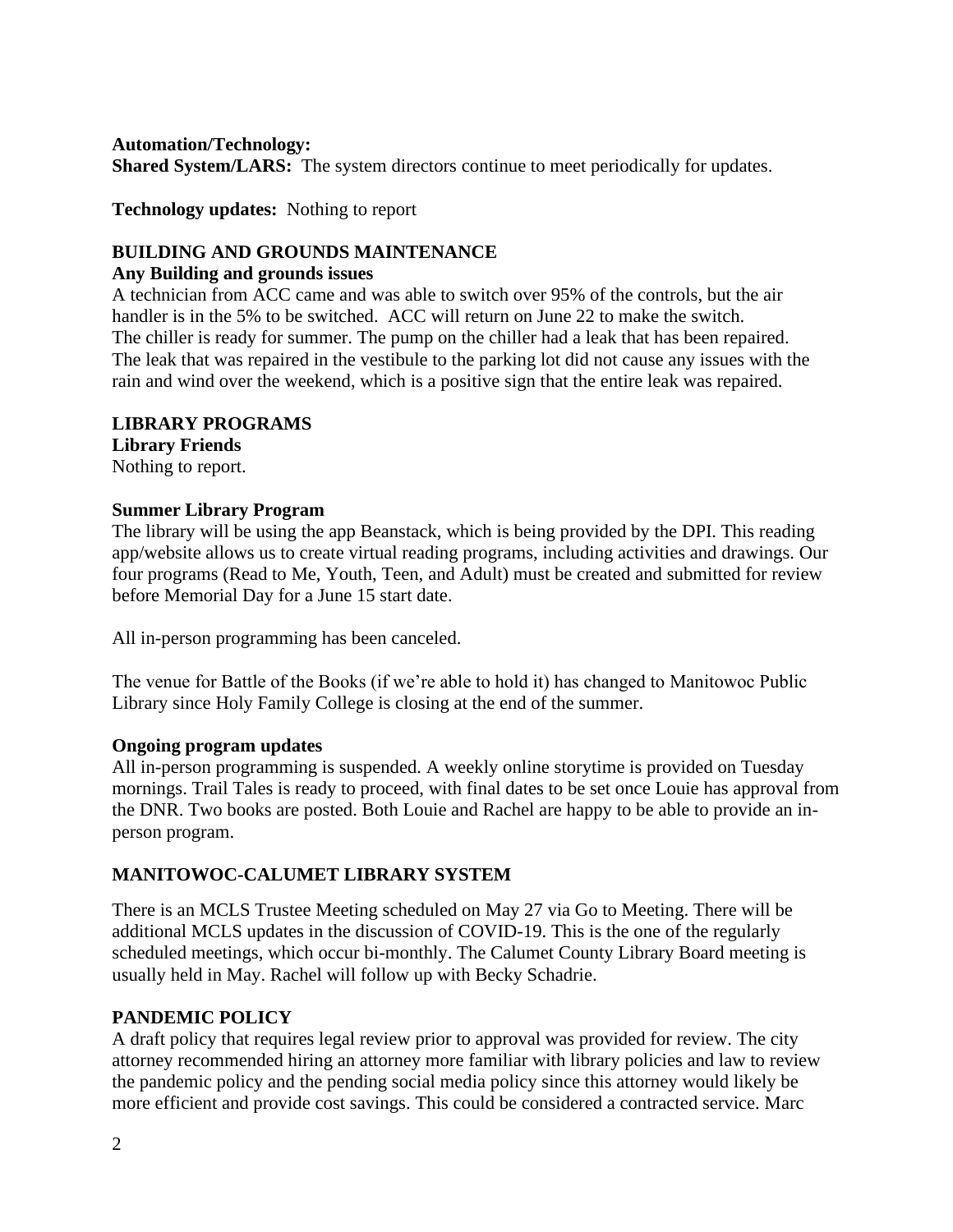Axelrod and Dominick Madison directed Rachel to seek guidelines from the ALA and policies from other libraries to draft a policy. A social media policy will be on next month's agenda.

Policies require board approval, and procedures do not, but Rachel provided procedures related to the pandemic as well as a telecommuting work agreement for the board's reference.

## **COVID-19**

### **Library services**

On May 13, the Wisconsin Supreme Court ruling struck down the Safer at Home order (and by extension, the Badger Bounce Back Plan). The school closure portion of Safer at Home was not stricken, and schools will remain closed.

The guidelines provided by the DPI for reopening libraries were tied to the Badger Bounce Back plan, which is no longer in play. Each library is left to find its own way while adhering to social distancing requirements and gathering limits. The DPI recommends that libraries continue to prioritize personal safety and capacity when determining the appropriate level of library service.

All MCLS libraries have cancelled in-person programs for the summer, and meeting rooms will not be available for public use. The number of patrons in the facility will be limited, and social distancing will be strictly enforced. All libraries will continue to offer curbside service, though it may be on a more limited basis. While all libraries are putting mitigation measures into place, all agree that there will be risks associated with library use.

Manitowoc, Kiel, and New Holstein are scheduled to reopen on May 25. Chilton has a tentative open date of June 1. Lester will remain closed through the month of June.

There has not been pressure from the city to reopen at this point. The board discussed factors influencing the timing of opening Brillion Public Library to the public. The Brillion Community Center plans to reopen gradually with open swim a possibility in July. Key factors considered included

- Safety of the public and staff
- Cleaning/sanitizing
- Adapting staff work areas
- Adapting public areas
- Space requirements quarantine, curbside, plus public access
- Appointment-based model

Time is required to made the necessary adjustments and acquire supplies and equipment. New Holstein is limiting the number of people in the library to no more than nine, including staff. (2-3 workers and 5-7 patrons maximum) Dominick Madison advised Rachel to contact Calumet County Health for advice specific to our location.

### Book carts

Opening the building to the public limits the space available to quarantine materials and run curbside pickup. Materials may be quarantined in the basement, but that transferring materials via the elevator. Transport and quarantine of materials requires additional carts. Rachel proposed the purchase of book carts to address this new need and recommended the purchase of four carts.